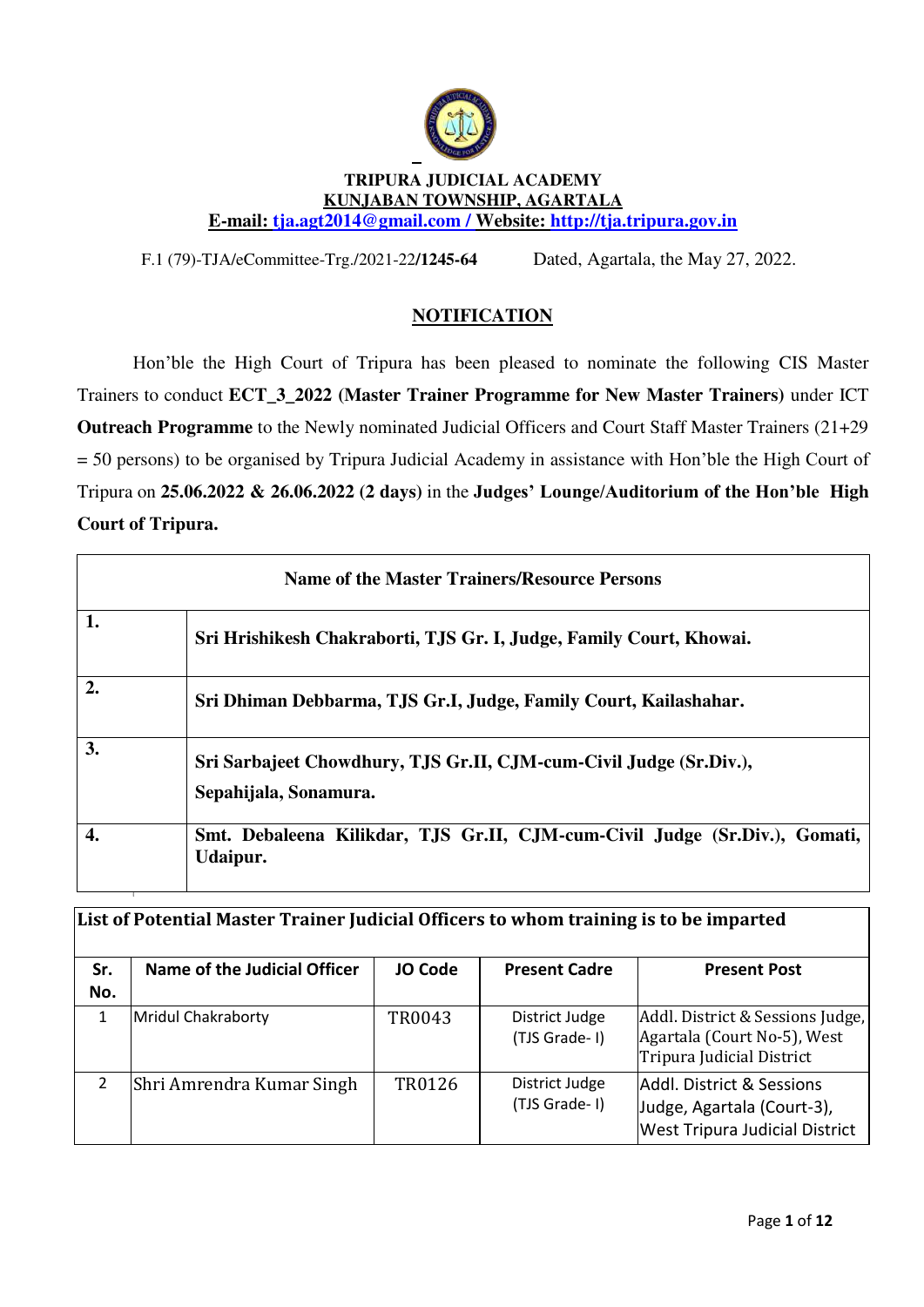| 3  | Shri Dharmendu Das         | <b>TR0049</b>                                             | Civil Judge (Sr. Div.)<br>(TJS Grade-II)  | Chief Judicial Magistrate-cum-<br>Civil Judge (Sr. Div.), Khowai<br>Judicial District, Khoawai                     |
|----|----------------------------|-----------------------------------------------------------|-------------------------------------------|--------------------------------------------------------------------------------------------------------------------|
| 4  | Shri Sunil Kr. Singh       | <b>TR0052</b><br>Civil Judge (Sr. Div.)<br>(TJS Grade-II) |                                           | Chief Judicial Magistrate-cum-<br>Civil Judge (Sr. Div.), South<br>Tripura Judicial District,<br>Belonia           |
| 5  | Shri Soumya Bikash Das     | <b>TR0053</b>                                             | Civil Judge (Sr. Div.)<br>(TJS Grade-II)  | Additional Chief Judicial<br>Magistrate-cum-Civil Judge<br>(Sr. Div), West Tripura Judicial<br>District, Agartala. |
| 6  | Shri Shaurav Saha          | <b>TR0062</b>                                             | Civil Judge (Sr. Div.)<br>(TJS Grade-II)  | Civil Judge (Sr. Div) and Asst.<br>Sessions Judge, North Tripura<br>Judicial District, Dharmanagar,                |
| 7  | Shri Saamyajyoti Debnath   | <b>TR0068</b>                                             | Civil Judge (Sr. Div.)<br>(TJS Grade-II)  | Chief Judicial Magistrate cum<br>Civil Judge (Sr. Div.), North<br>Tripura Judicial District,<br>Dharmanagar,       |
| 8  | Shri Saikat Das            | TR0072                                                    | Civil Judge (Sr. Div.)<br>(TJS Grade-II)  | Chief Judicial Magistrate-cum-<br>civil Judge(Sr. Div.), Unakoti<br>Judicial District, Kailashahar.                |
| 9  | Shri Dulal Kanti Sukla Das | <b>TR0075</b>                                             | Civil Judge (Sr. Div.)<br>(TJS Grade-II)  | Civil Judge (Sr. Div.) and<br><b>Assistant Sessions Judge, West</b><br>Tripura Judicial District,<br>Agartala,     |
| 10 | Shri Satyajit Das          | <b>TR0076</b>                                             | Civil Judge (Sr. Div.)<br>(TJS Grade-II)  | Chief Judicial Magistrate -cum-<br>Civil Judge(Sr. Div.), Dhalai<br>Judicial District, Ambassa.                    |
| 11 | Shri Amarjit Dey           | <b>TR0085</b>                                             | Civil Judge (Jr. Div.)<br>(TJS Grade-III) | Civil Judge (Jr. Div.)-cum-<br>Judicial Magistrate 1st Class,<br>Kailashahar, Unakoti Judicial<br>District         |
| 12 | Shri Divya Prakash Mishra  | <b>TR0087</b>                                             | Civil Judge (Jr. Div.)<br>(TJS Grade-III) | Civil Judge (Jr. Div.)-cum-<br>Judicial Magistrate 1st Class,<br>Sonamura, Sepahijala Judicial<br>District         |
| 13 | Smt. Chhandita Debnath     | <b>TR0094</b>                                             | Civil Judge (Jr. Div.)<br>(TJS Grade-III) | SDJM, Bishalgarh, Sepahijala<br>Judicial District                                                                  |
| 14 | Shri Sanjan Lal Tripura    | <b>TR0097</b>                                             | Civil Judge (Jr. Div.)<br>(TJS Grade-III) | SDJM, Kamalpur, Dhalai<br>Judicial District                                                                        |
| 15 | Shri Abhijit Adhikari      | <b>TR0100</b>                                             | Civil Judge (Jr. Div.)<br>(TJS Grade-III) | Civil Judge (Jr. Div) Cum- J.M<br>2 <sup>nd</sup> Class, Longtharai Valley,<br>Dhalai Judicial District            |
| 16 | Shri Gauray Kumar Shahi    | TR0112                                                    | Civil Judge (Jr. Div.)<br>(TJS Grade-III) | SDJM -cum- Civil Judge(Jr. Div),<br>Gandacherra, Dhalai Judicial<br>District                                       |
| 17 | Shri Avinash Jamatia       | <b>TR0104</b>                                             | Civil Judge (Jr. Div.)<br>(TJS Grade-III) | SDJM, Amarpur, Gomati<br>Judicial District                                                                         |
| 18 | Smt. Swastika Das          | <b>TR0108</b>                                             | Civil Judge (Jr. Div.)<br>(TJS Grade-III) | SDJM, Sabroom, South Tripura<br>Judicial District                                                                  |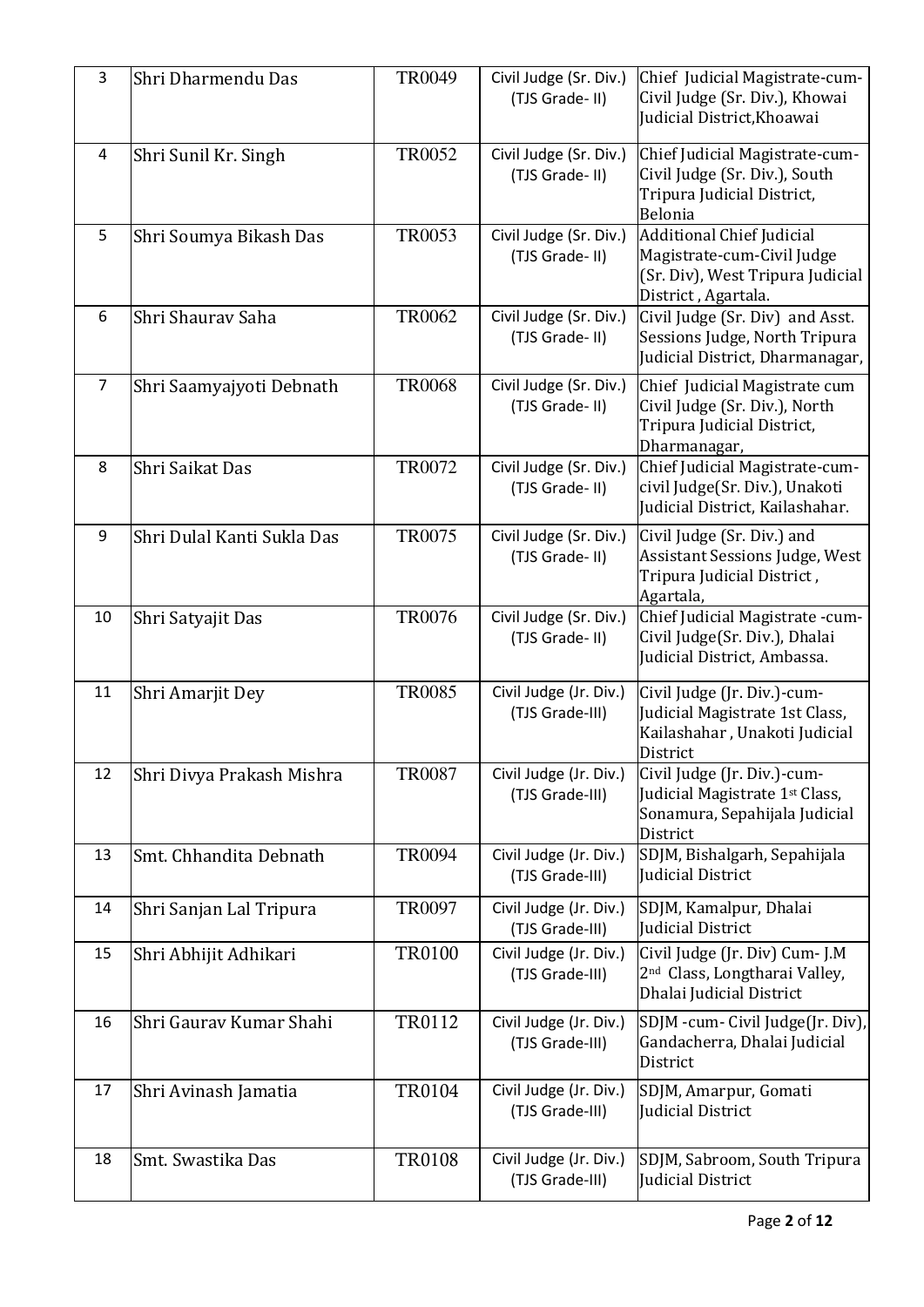| 19 | Smt. Debjani Majumder  | TR0109 | Civil Judge (Jr. Div.)<br>(TJS Grade-III) | Judicial Magistrate 1st Class-<br>cum-Civil Judge(Jr. Div.),<br>Udaipur (Court-1), Gomati<br>Judicial District |
|----|------------------------|--------|-------------------------------------------|----------------------------------------------------------------------------------------------------------------|
| 20 | Smti Aparajita Singha  | TR0118 | Civil Judge (Jr. Div.)<br>(TJS Grade-III) | Civil Judge (Jr. Div) - cum- JM<br>1st Class, Agartala, West<br>Tripura Judicial District                      |
| 21 | lShri Koushik Karmakar | TR0124 | Civil Judge (Jr. Div.)<br>(TJS Grade-III) | Civil Judge (Jr. Div) - cum-<br>JM 1st Class, Khowai,<br>Khowai Judicial District                              |

**List of Potential Master Trainer Court Staff (with and without technical qualification) to whom training is to be imparted-**

|                | Sr. No. Name of<br>the<br><b>District</b> | Name of the<br><b>Court Staff</b> | <b>Court</b><br>$($ if | <b>Technical</b><br><b>Staff code Qualification</b><br>(BE, B. Tech,<br>$available)$ M. Tech etc) | <b>Work</b><br>experience<br>in<br>Computer/<br><b>Technical</b><br>field            | <b>Cadre</b> | <b>Present Present Post</b>                                                                                              |
|----------------|-------------------------------------------|-----------------------------------|------------------------|---------------------------------------------------------------------------------------------------|--------------------------------------------------------------------------------------|--------------|--------------------------------------------------------------------------------------------------------------------------|
| $\mathbf{1}$   | North<br>Tripura                          | Sri Debajit<br>Dey, LDC           | EMP-<br>2017237        | <b>BCA</b>                                                                                        | <b>NA</b>                                                                            | <b>LDC</b>   | <b>LDC</b>                                                                                                               |
| $\overline{2}$ |                                           | Sri Sayan<br>Acharjee             | EMP-<br>2017239        | <b>MCA</b>                                                                                        | <b>NA</b>                                                                            | <b>LDC</b>   | <b>LDC</b>                                                                                                               |
| 3              | Gomati<br>Tripura                         | Smt. Pubali<br>Nandy              | EMP-<br>2017158        | <b>MCA</b>                                                                                        | Yes                                                                                  | <b>LDC</b>   | LDC, Office of the<br>District & Sessions<br>Judge, Gomati<br>Judicial District,<br>Udaipur                              |
| $\overline{4}$ |                                           | Smt. Sabarni<br>Bhattacharjee     | EMP-<br>2017882        | B.E                                                                                               | Yes                                                                                  | LDC          | LDC, Court of the<br>CJM-Cum-Civil<br>Judge (SR. Div.),<br>Gomati Judicial<br>District, Udaipur                          |
| 5              |                                           | Sri Pallab Pal                    | EMP-<br>201758         | <b>MCA</b>                                                                                        | 2.5 Yrs in<br>Software<br>Development                                                | <b>LDC</b>   | LDC, Court of the<br>SDJM-Cum-Civil<br>Judge(Jr. Div.),<br>Amarpur, Gomati<br><b>Judicial District</b>                   |
| 6              | South<br><b>Tripura</b>                   | Sri Pranesh<br>Debnath            | EMP-<br>20171319       | <b>BCA</b>                                                                                        | <b>NIL</b>                                                                           | <b>LDC</b>   | LDC, Attached to<br>the Court of the<br>Civil Judge (Jr. Div.)-<br>cum-JM 1st Class,<br>Belonia, South<br><b>Tripura</b> |
| 7              | West<br><b>Tripura</b>                    | Smt. Antaripa<br>Bhattacharjee    | EMP-<br>2017949        | <b>MCA</b>                                                                                        | System<br>Assistant in<br>Mid-day-meal,<br>Programmer in<br>Sarva Shiksha<br>Abhiyan | LDC          | LDC, Court of the<br>JM 1st Class-cum-<br>Civil Judge (Jr. Div,<br>Court No. 3,<br>Agartala, West<br>Tripura)            |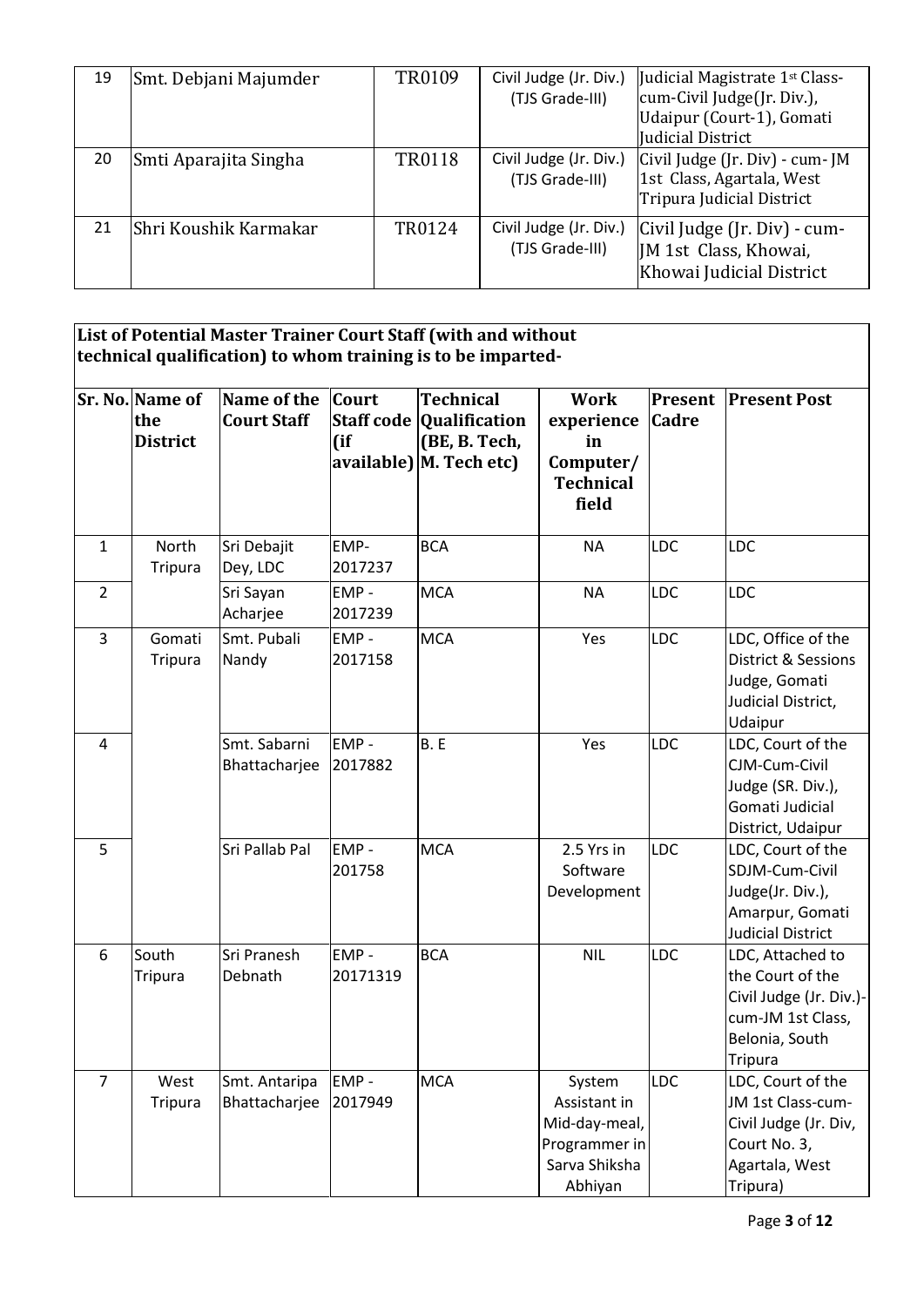| 8  | West<br>Tripura    | Smt. Manti<br><b>Banik</b>    | EMP-<br>2017861 | <b>MCA</b> | Trainee at NIC LDC<br>for a duration<br>of 6 months<br>and presently<br>working as LDC<br>being attached<br>to JSC and<br>eSewa Kendra,<br>DJ's Court,<br>Agartala            | LDC, District &<br>Sessions Judge's<br>Court, West<br>Tripura, Agartala |
|----|--------------------|-------------------------------|-----------------|------------|-------------------------------------------------------------------------------------------------------------------------------------------------------------------------------|-------------------------------------------------------------------------|
| 9  | North<br>Tripura   | Sri Kabil<br>Chakma           | EMP-<br>2012136 | <b>UDC</b> | <b>UDC</b>                                                                                                                                                                    |                                                                         |
| 10 |                    | Sri Krishan Ch.<br>Hrishi Das | EMP-<br>2017242 | <b>LDC</b> | <b>LDC</b>                                                                                                                                                                    |                                                                         |
| 11 | Gomati<br>Tripura  | Shri Biswajit<br>Debnath      | EMP-<br>201756  | <b>LDC</b> | LDC, Court of<br>the District &<br>Sessions<br>Judge, Gomati<br>Judicial<br>District,<br>Udaipur                                                                              |                                                                         |
| 12 | Gomati,<br>Tripura | Shri Tapas Roy EMP -          | 2017285         | <b>LDC</b> | LDC, Court of<br>the Civil Judge<br>(Jr. Div.)(Court<br>No. 1)-cum-<br>Judicial<br>Magistrate 1st<br>Class (Court<br>No 3),<br>Udaipur,<br>Gomati<br><b>Judicial District</b> |                                                                         |
| 13 | Gomati,<br>Tripura | Shri Sankar<br>Paul           | EMP-<br>2009870 | <b>UDC</b> | UDC, Court of<br>the SDJM-<br>Cum-Civil<br>Judge(Jr. Div.),<br>Amarpur,<br>Gomati<br><b>Judicial District</b>                                                                 |                                                                         |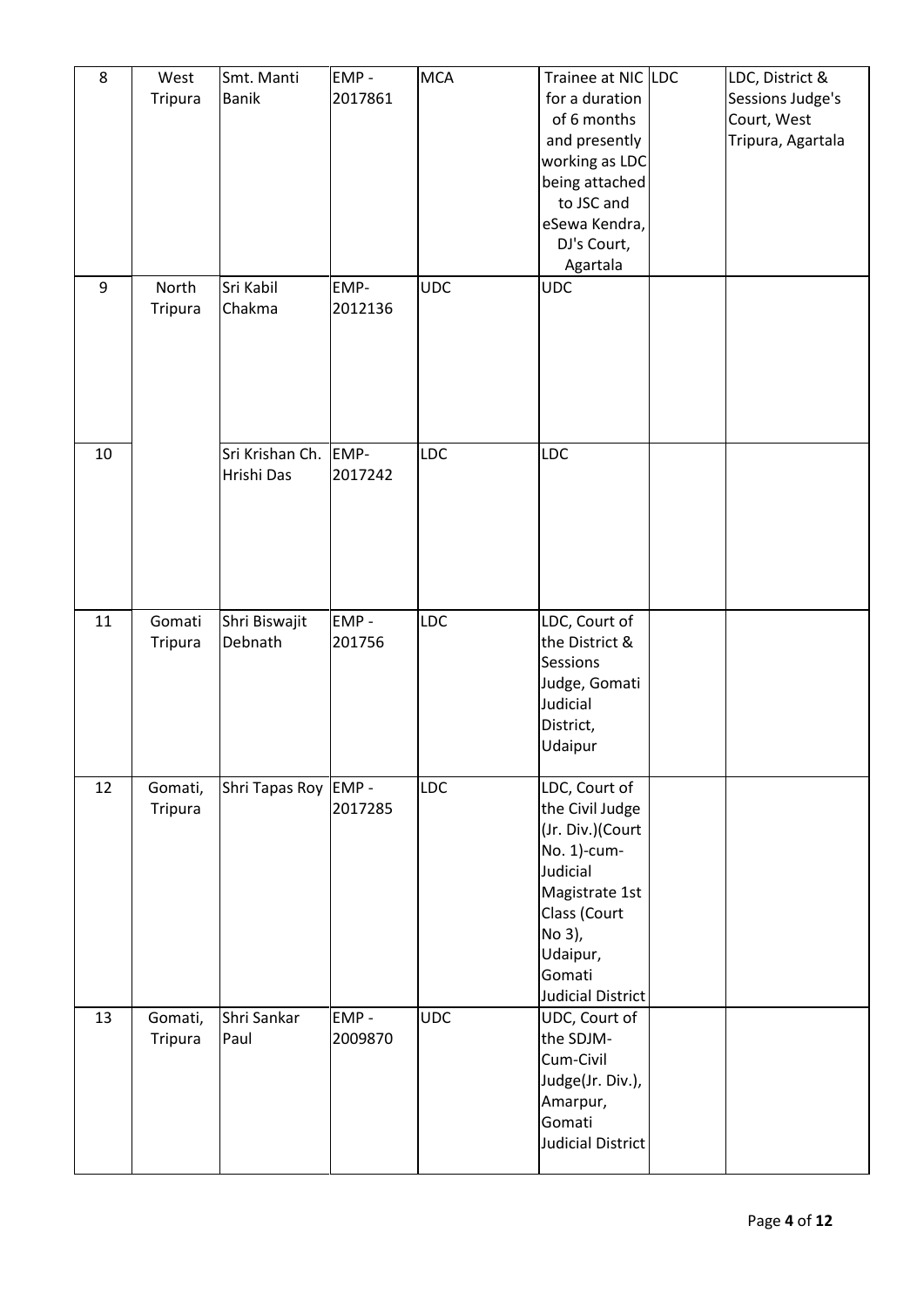| 14 | Unakoti              | Shri Sushendra EMP -<br>Debnath | 2010498         | <b>UDC</b> | UDC, CJM-<br>cum-Civil<br>Judge(Sr. Div.),<br>Unakoti<br>District,<br>Kailashahar             |  |
|----|----------------------|---------------------------------|-----------------|------------|-----------------------------------------------------------------------------------------------|--|
| 15 | Unakoti              | Shri Avijit Das                 | EMP-<br>2013555 | LDC        | LDC, Estt.<br>Section,<br>District Judges<br>Court, Unakoti<br>District,<br>Kailashahar       |  |
| 16 | Khowai               | Sri Semil<br>Debbarma           | EMP-<br>2014367 | <b>UDC</b> | UDC(Bench),<br>Court of the<br>CJM cum- Civil<br>Judge (Sr.<br>Div.), Khowai<br>Tripura       |  |
| 17 | Khowai               | Sri Pranjit Das                 | EMP-<br>2017856 | <b>UDC</b> | UDC(Judicial),<br>District and<br>Sessions<br>Judge, Khowai<br>Tripura                        |  |
| 18 | Shepahijala Sri Jitu | Debbarma                        | EMP-<br>2017716 | <b>UDC</b> | UDC, Office of<br>the District<br>and Sessions<br>Judge,<br>Sepahija<br>District,<br>Sonamura |  |
| 19 |                      | Shepahijala Sri Rajib Dey       | EMP-<br>2017719 | <b>LDC</b> | LDC, Office of<br>the JM 1st<br>Class,<br>Sonamura,<br>Sepahijala<br>District                 |  |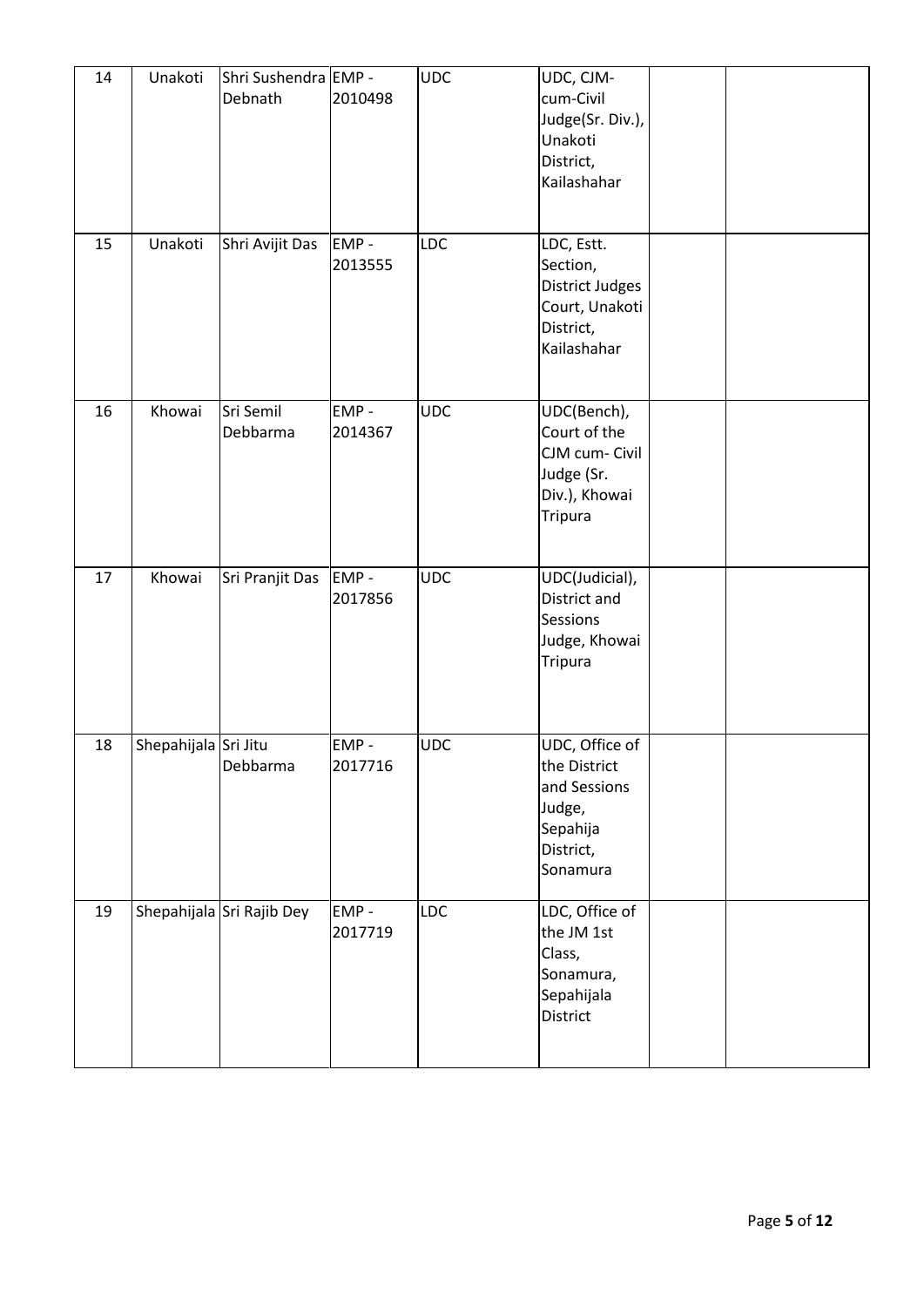| 20 |                  | Shepahijala Sri Dipak Saha | EMP-<br>2012672 | <b>LDC</b> | LDC, Office of<br>the SDJM,<br>Bishalgarh,<br>Sepahijala<br>District                                             |  |
|----|------------------|----------------------------|-----------------|------------|------------------------------------------------------------------------------------------------------------------|--|
| 21 | South<br>Tripura | Sri Goutam<br>Das          | EMP-<br>2014429 | <b>UDC</b> | UDC, Attached<br>to the Court of<br>the District<br>and Sessions<br>Judge, South<br>Tripura,<br>Belonia          |  |
| 22 | South<br>Tripura | Sri Amal Deb               | EMP-<br>2014428 | LDC        | LDC, Attached<br>to the Court of<br>the District<br>and Sessions<br>Judge, South<br>Tripura,<br>Belonia          |  |
| 23 | South<br>Tripura | Sri Rajesh Das             | <b>NIL</b>      | <b>LDC</b> | LDC, Attached<br>to the Court of<br>the SDJM-<br>cum-Civil<br>Judge (Jr. Div.),<br>South<br>Tripura, Sabroo<br>m |  |
| 24 | Dhalai           | Sri Pritam<br>Debnath      | EMP-<br>2017633 | <b>LDC</b> | LDC, Court of<br>the District &<br><b>Sessions</b><br>Judge, Dhalai<br>Judicial<br>District,<br>Ambassa          |  |
| 25 | Dhalai           | Sri Swarnajit<br>Sinha     | EMP-<br>2011457 | <b>UDC</b> | UDC, Court of<br>the SDJM-<br>Cum-Civil<br>Judge(Jr. Div.),<br>Kamalpur,<br>Dhalai Judicial<br>District          |  |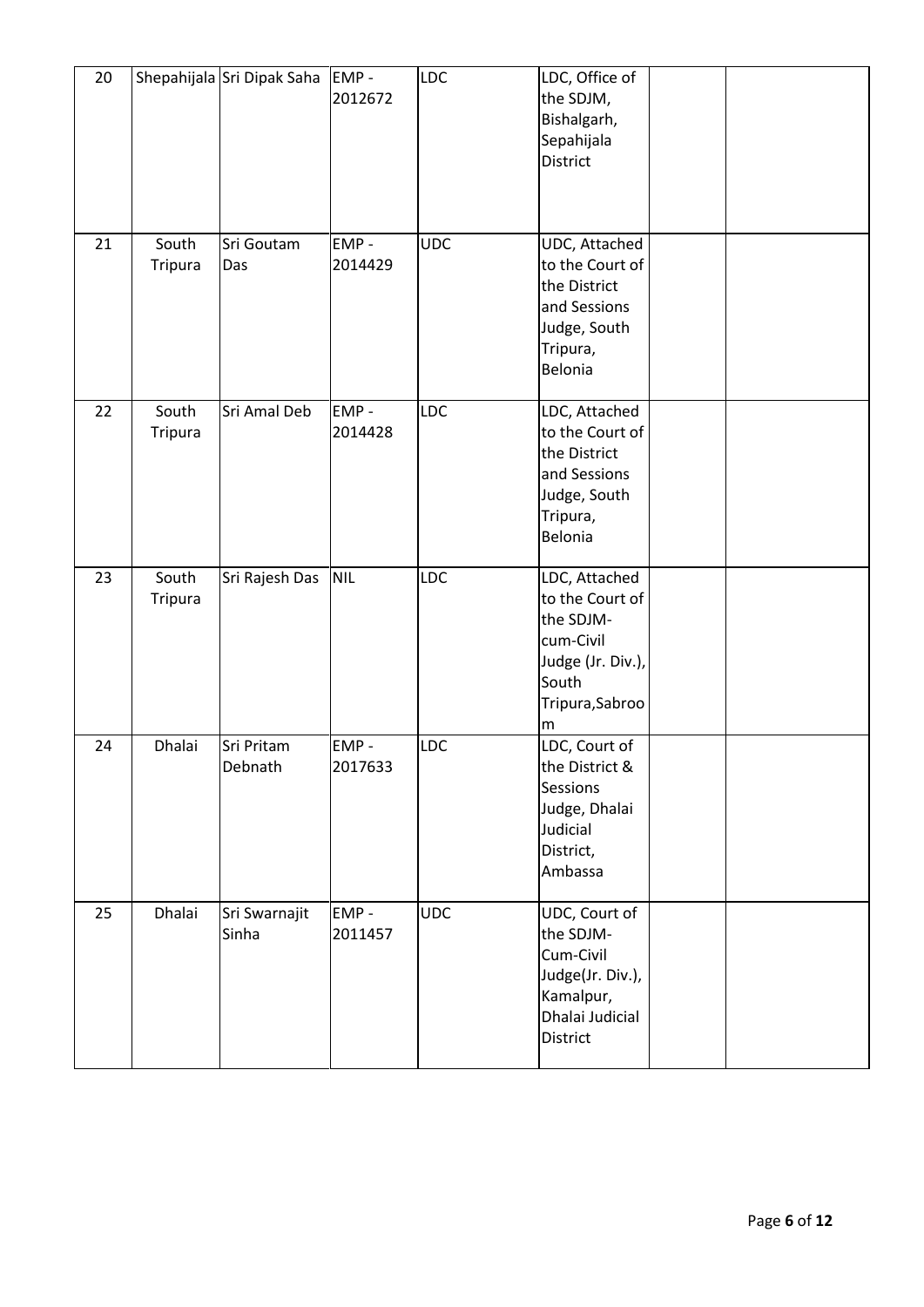| 26 | Dhalai          | Sri Bappa Das                  | EMP-<br>2017634 | <b>LDC</b>        | LDC, Court of<br>the Civil Judge<br>(Jr. Div.)-cum-<br>Judicial<br>Magistrate 1st<br>Class,<br>Gandacherra,<br>Dhalai Judicial<br>District |  |
|----|-----------------|--------------------------------|-----------------|-------------------|--------------------------------------------------------------------------------------------------------------------------------------------|--|
| 27 | Dhalai          | Sri Puspendu<br>Chakraborty    | <b>NIL</b>      | <b>UDC</b>        | UDC, Court of<br>the SDJM-<br>Cum-Civil<br>Judge(Jr. Div.),<br>Longtharai<br>Valley, Dhalai<br><b>Judicial District</b>                    |  |
| 28 | West<br>Tripura | Sri Amrit Kr.<br>Bhattacharjee | <b>NIL</b>      | <b>Head Clerk</b> | <b>Head Clerk</b><br>(Sessions),<br>District &<br>Sessions<br>Judge's Court,<br>West Tripura,<br>Agartala                                  |  |
| 29 |                 | Sri Ajit<br>Debnath            | EMP-<br>2017865 | <b>LDC</b>        | LDC, Court of<br>the JM 1st<br>Class (Court<br>No. 6),<br>Agartala, West<br>Tripura                                                        |  |

Enclo:- Proposed Programme Schedule

Sd/-

### **(S. Datta Purkayastha) Director Tripura Judicial Academy**

## **Copy for information to:-**

- 1. The Principal Secretary to Hon'ble the Chief Justice, High Court of Tripura, Agartala.
- 2. The Secretary to Hon'ble Mr. Justice, S. Talapatra, Judge, High Court of Tripura, Agartala.
- 3. The Secretary to Hon'ble Mr. Justice, T. Amartnath Goud, Judge, High Court of Tripura, Agartala.
- 4. The Secretary to Hon'ble Mr. Justice, A. Lodh, Judge, High Court of Tripura, Agartala.
- 5. The Secretary to Hon'ble Mr. Justice, S. G. Chattopadhyay, Judge, High Court of Tripura, Agartala.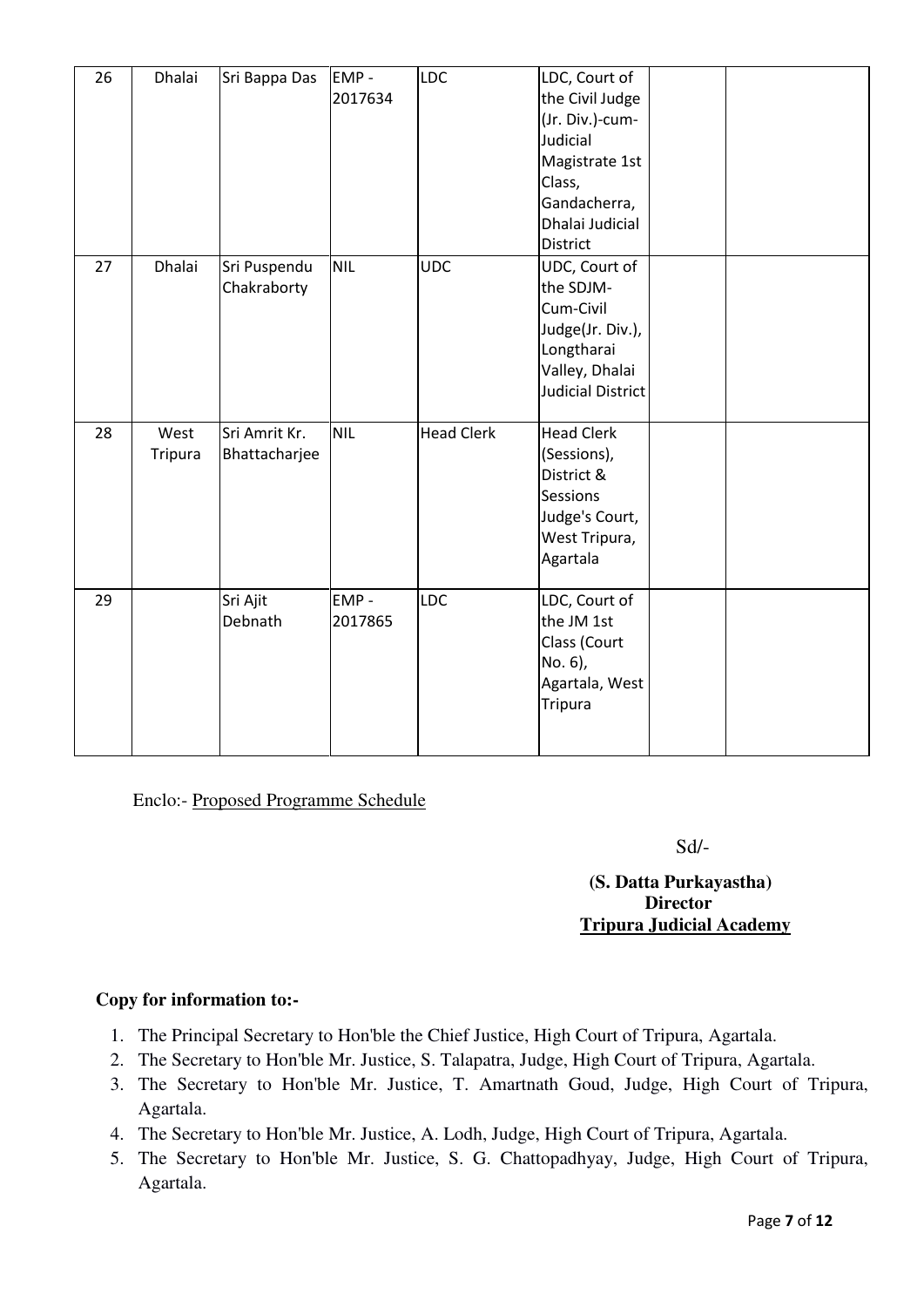- 6. The Secretary attached to the Ld. Registrar General, High Court of Tripura, Agartala.
- 7. The Member (Human Resource), eCommittee, Hon'ble Supreme Court of Inida, New Delhi. (Email: [mhr-ecommittee@aij.gov.in\)](mailto:mhr-ecommittee@aij.gov.in).
- 8. The LR & Secretary, Law, Government of Tripura, Agartala.
- 9. District & Sessions Judge, Dhalai, Ambassa/ North Tripura, Dharmanagar/ Shepahijala, Sonamura/ West Tripura, Agartala/ Gomati Judicial District, Udaipur/ South Tripura Judicial Distirct, Belonia/ Khowai Judicial District, Khowai/ Unakoti Judicial District, Kailashahar. **They are requested to circulate the same with the programme schedule annexed herewith to the nominated Potential Master Trainer Judicial Officers (21 nos.) and Potential Master Trainer Court Staff (29 nos.) as mentioned above of their respective Judgeship with an instruction to them to attend the training programme.**
- 10. The Registrar (Vigilance), High Court of Tripura, Agartala.
- 11. The Registrar (Judicial), High Court of Tripura, Agartala.
- 12. The Registrar (Admn., P&M), High Court of Tripura, Agartala.
- 13. Joint Registrar, High Court of Tripura, Agartala.
- 14. The Deputy Registrar (Vigilance)-cum-CPC, High Court of Tripura.
- 15. **Sri Hrishikesh Chakraborti,** TJS Gr. I, Judge, Family Court, Khowai Tripura. He is requested to conduct the training programme as per the Programme Schedule.
- 16. **Sri Dhiman Debbarma,** TJS Gr.I, Judge, Family Court, Kailashahar. He is requested to conduct the training programme as per the Programme Schedule.
- 17. **Sri Sarbajeet Chowdhury,** TJS Gr.II, CJM-cum-Civil Judge (Sr.Div.), Sonamura & CIS Master Trainer. He is requested to conduct the training programme as per the Programme Schedule.
- 18. **Smt. Debaleena Kilikdar,** TJS Gr.II, CJM-cum-Civil Judge (Sr.Div.), Udaipur & CIS Master Trainer. She is requested to conduct the training programme as per the Programme Schedule.
- 19. The System Analyst, High Court of Tripura, Agartala for uploading the said Notification in the official website of the High Court of Tripura as well as website of Tripura Judicial Academy along with the schedule of the Training Programme.

 AYASTHA  **Director Tripura Judicial Academy** SABYASACHI Digitally signed by DUTTAPURK DUTTAPURKAYASTHA SABYASACHI Date: 2022.05.31 14:09:42 +05'30'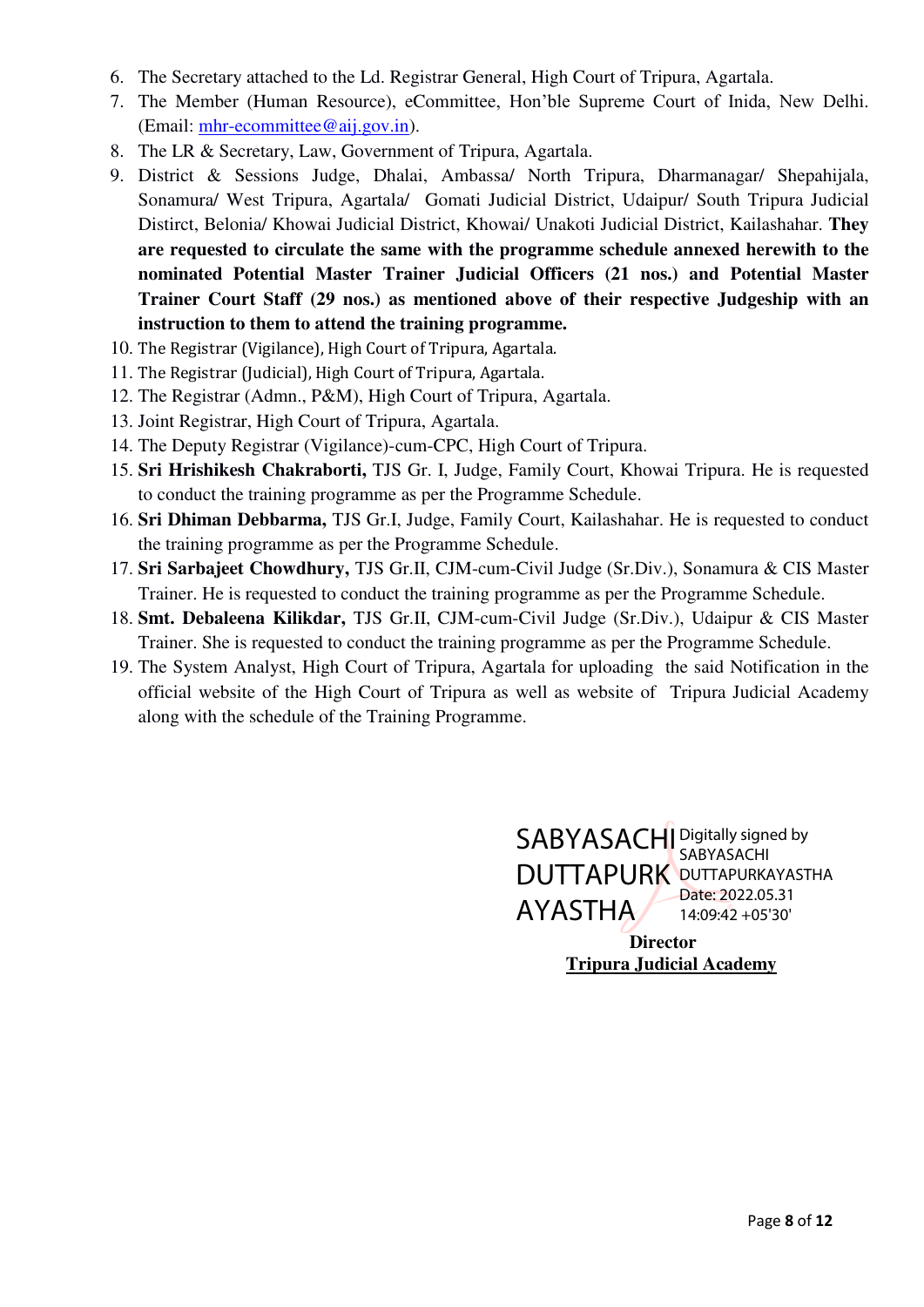## **Detailed Programme Schedule of ICT Outreach Programme to be organised by Tripura Judicial Academy**

- **1.** Programme Code: **ECT\_3\_2022**
- 2. Programme duration: 2 Days
- 3. Dates of the Programme: 25-06-2022 & 26-06-2022.
- 4. Mode of Training: Offline.
- 5. Programme Topic: Master Trainer Programme for new Master Trainers.
- 6. Participants of the Programme: Newly nominated Judicial Officers and Court Staff Master Trainers  $(21+29=50$  persons).
- 7. Venue of the programme: Judges Lounge/Auditorium of the High Court of Tripura.

#### **Day 1 (25-06-2022)**

#### **Reporting & Registration – 10:00 am – 10:30 am**

#### **Session-1(10:30am-11:30am)**

## **Resource Person: Shri Hrishikesh Chakraborti, TJS Gr.I, Judge, Family Court, Khowai & CIS Master Trainer**

- 1. Introduction to NeGP and eCourts Project.
- 2. Overview on UBUNTU Operating System, its basic features and commands.
- 3. Overview on Policy & Action Plan Document of Phase-I and Phase-II of eCourts Project.

#### **Tea Break: 11:30am-11:45am**

#### **Session-2(11:45 am-12:45 pm)**

## **Resource Person: Shri Dhiman Debbarma, TJS Gr.I, Judge, Family Court, Kailashahar and CIS Master Trainer**

- 1. Hardware procured by the High Court of Tripura under the eCourts Project and hardware deployment under the eCourts Project.
- 2. Overview of "ecourts.gov.in" portal.
- 3. Overview on National Judicial Data Grid (NJDG).
- 4. Facilities providing through National Judicial Data Grid (NJDG) under eCourts Project.
- 5. Different USER categories available in NJDG.

#### **Interactive Session: 12:45pm-1:15pm**

#### **Lunch Break: 1:15pm- 2:00pm**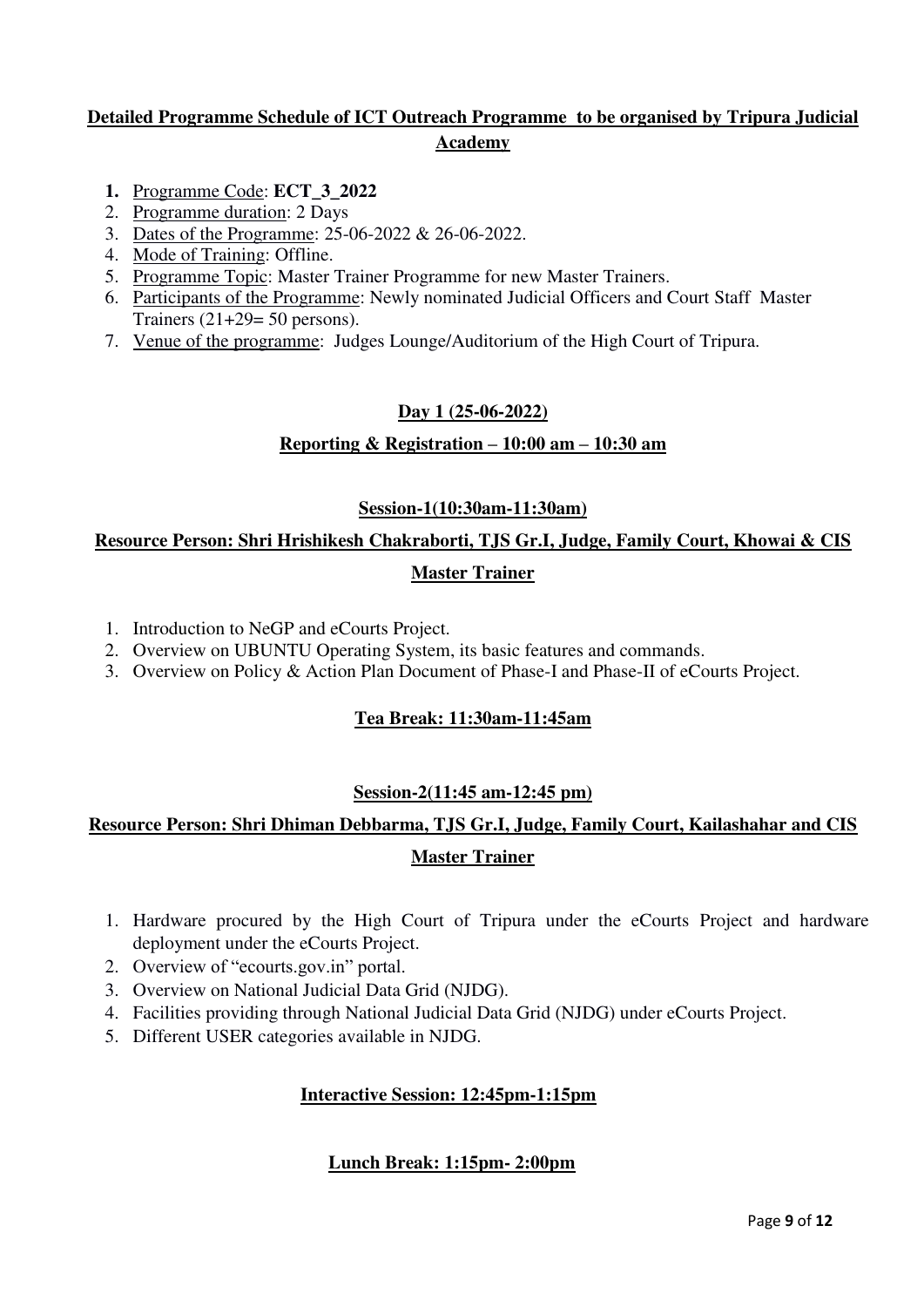#### **Session-3(2:00pm-3:00pm)**

# **Resource Person: Shri Hrishikesh Chakraborty, TJS Gr.I, Judge, Family Court, Khowai & CIS Master Trainer**

- 1. Overview and idea of eCourts Services Mobile Application.
- 2. Brief overview of eFiling software, NSTEP application, ePayment and Virtual Court.

#### **Tea Break: 3:00pm-3:15pm**

#### **Session-4(3:15pm-4:15pm)**

# **Resource Person: Shri Dhiman Debbarma, TJS Gr.I, Judge, Family Court, Kailashahar and CIS Master Trainer**

- 1. Concept & utility of the Core-Periphery Model of CIS and different periphery software developed by the High Court which are in use.
- 2. Tripartite Agreement for effective implementation of eCourts MMP.
- 3. Overview of Tripura VC Rules, 2018.

#### **Interactive Session: 4:15pm-4:30pm**

#### **End of the Programme of Day-1**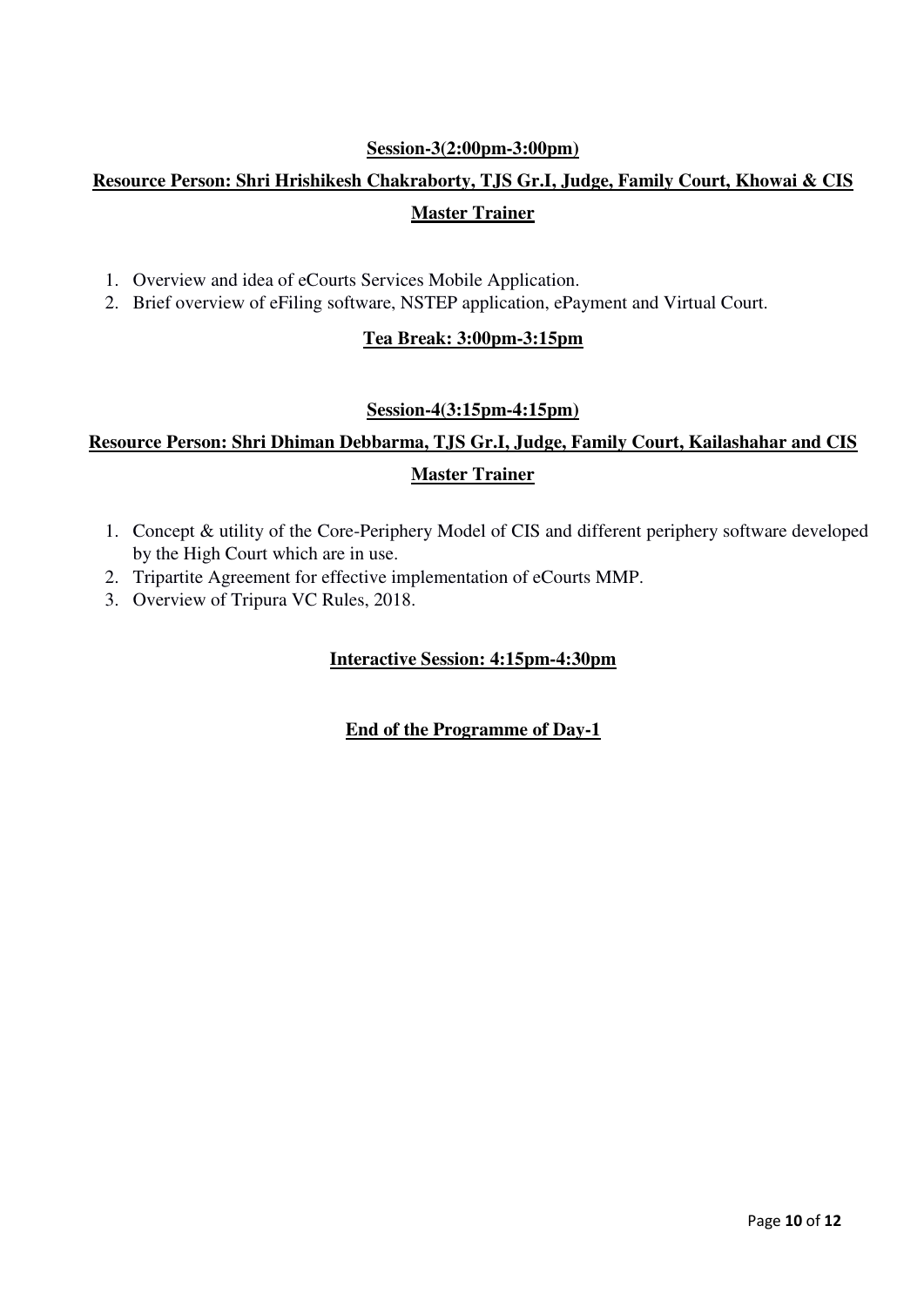## **Day-2(26-06-2022)**

#### **Session-1(10:30am-11:30am)**

# **Resource Person: Shri Sarbajeet Chowdhury, TJS Gr.II, CJM-cum-Civil Judge(Sr. Div.), Sonamura & CIS Master Trainer**

- 1. Handling of "email.gov.in" portal with KAVACH authentication in mobile as well as in PC.
- 2. Overview of Case Information System (CIS) of District Courts along with the important features of CIS.
- 3. Several automated PDF Reports generated from the CIS.

#### **Tea Break: 11:30am-11:45am**

#### **Session-2(11:45 am-12:45 pm)**

## **Resource Person: Smt. Debaleena Kilikdar, TJS Gr. II, CJM-cum-Civil Judge(Sr. Div.), Udaipur & CIS Master Trainer**

- 1. Introduction to the Video Conferencing System in the High Court as well as District Courts of Tripura.
- 2. Brief description about unique 7 digit alpha-numeric character Judicial Officer Code (JO Code).
- 3. Importance of JO Code in NJDG as well as in CIS.
- 4. Working with JustIS Mobile APP along with the mapping of JO Code in CIS.

#### **Interactive Session: 12:45pm-1:15pm**

#### **Lunch Break: 1:15pm- 2:00pm**

#### **Session-3(2:00pm-3:00pm)**

## **Resource Person: Shri Sarbajeet Chowdhury, TJS Gr.II, CJM-cum-Civil Judge(Sr. Div.), Sonamura & CIS Master Trainer**

- 1. Overview on e-Filing, N-Step, Virtual Court etc.
- 2. Overview on Inter-operable Criminal Justice System (ICJS). Sketch on different pillars of ICJS.
- 3. Process re-engineering and process automation techniques adopted and in process towards creation of Paperless Court environment.

#### **Tea Break: 3:00pm-3:15pm**